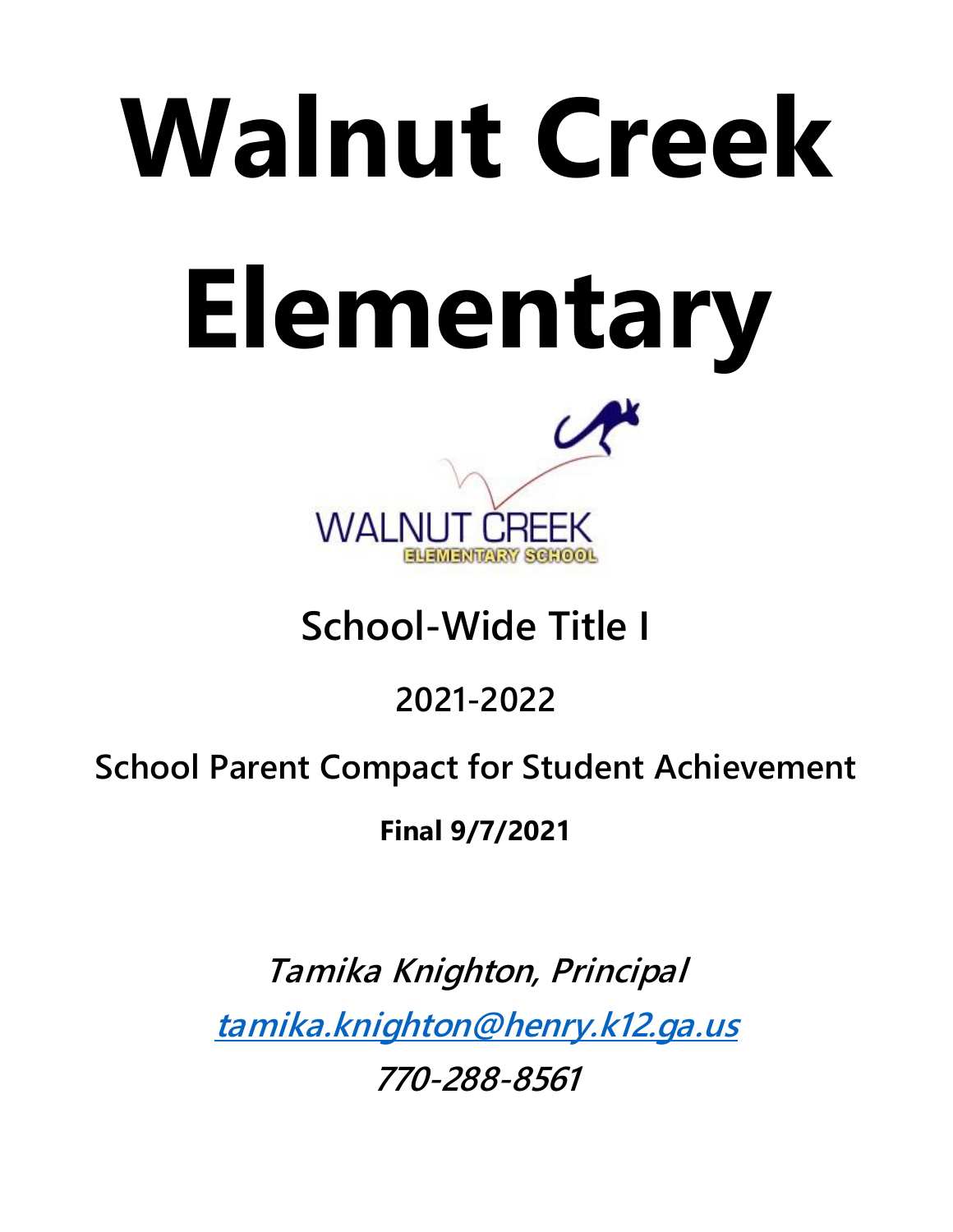

#### **PRIORITY OUTCOMES** to measure success:

1. We will advance opportunities, access, and outcomes for every student group in Literacy Proficiency at every grade.

2. We will advance opportunities, access, and outcomes for every student group in Readiness to Learn at every level.

3. We will advance opportunities, access, and outcomes for every student group in College, Career, and Life Ready skills - post graduation.

# **WCE 2021-2022 Goals**

#### **Increase Language Arts Proficiency**

Increase the percentage of students in grades 2 through 5 scoring average and above on the Spring 2022 MAP assessment in English Language Arts from:

Upcoming 2nd grade - 52% to 57% Upcoming 3rd grade - 57% to 62% Upcoming 4th grade - 53% to 58 % Upcoming 5th grade - 56% to 61%

#### **Increase Math Proficiency**

Increase the percentage of students in grades 2-5 scoring average or above on the Spring 2022 MAP assessment in math from:

 Upcoming 2nd grade- 46% to 51% Upcoming 3rd grade- 46% to 51% Upcoming 4th grade- 45% to 50% Upcoming 5th grade- 44% to 51%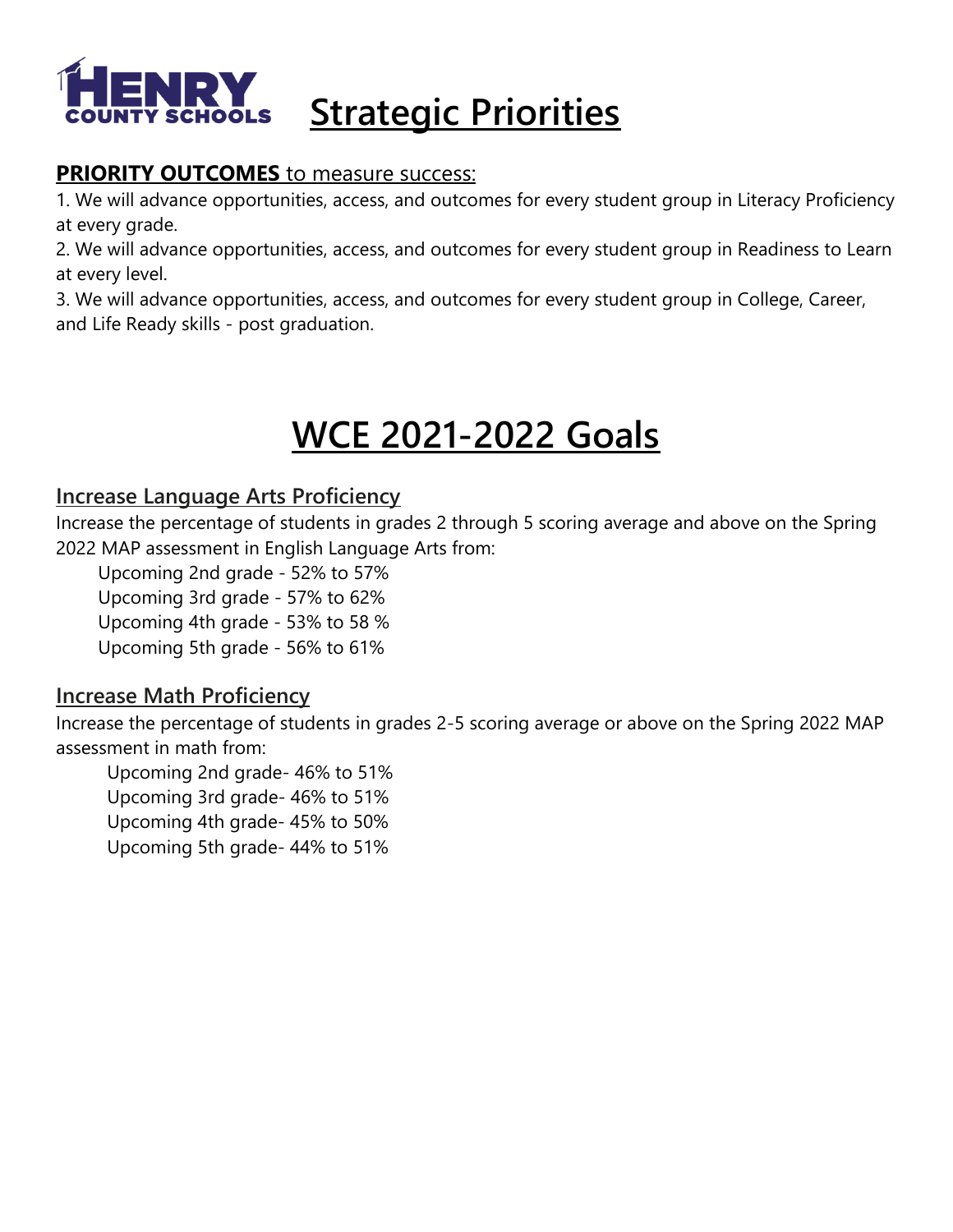#### **What is a School-Parent Compact?**

A School-Parent Compact for Achievement is an agreement that parents, students and teachers develop together. It explains how parents and teachers will work together to make sure all of our students reach gradelevel standards.

Effective compacts:

•Link to goals of the school improvement plan

•Focus on student learning skills

•Describe how teachers will help students develop those skills using high-quality instruction

•Share strategies parents can use at home

•Explain how teachers and parents will communicate about student progress

•Describe opportunities for parents to volunteer, observe, and participate in the classroom

#### **Jointly Developed**

The parents, students and staff at Walnut Creek Elementary School collectively developed this School-Parent Compact. Teachers suggested home learning strategies. Parents added ideas to tailor the strategies to students' needs. Students told us what would help them learn. Meetings are held each year to review the Compact and make changes based on student needs and WCES academic achievement goals.

Parents are welcome to contribute comments on the compact at any time.

For more information or to contribute, please contact our Parent Involvement Professional at 770-288-8561.

#### **Walnut Creek Elementary Mission Statement**

Walnut Creek Elementary is a safe and orderly learning community where each individual will develop 21<sup>st</sup> century skills, including creativity, collaboration, critical thinking, communication and the knowledge necessary to succeed in school and society.

### **Walnut Creek Elementary Vision Statement**

"We believe in the ability to find unknown solutions to undiscovered problems using a growth mindset so that EACH student will Succeed."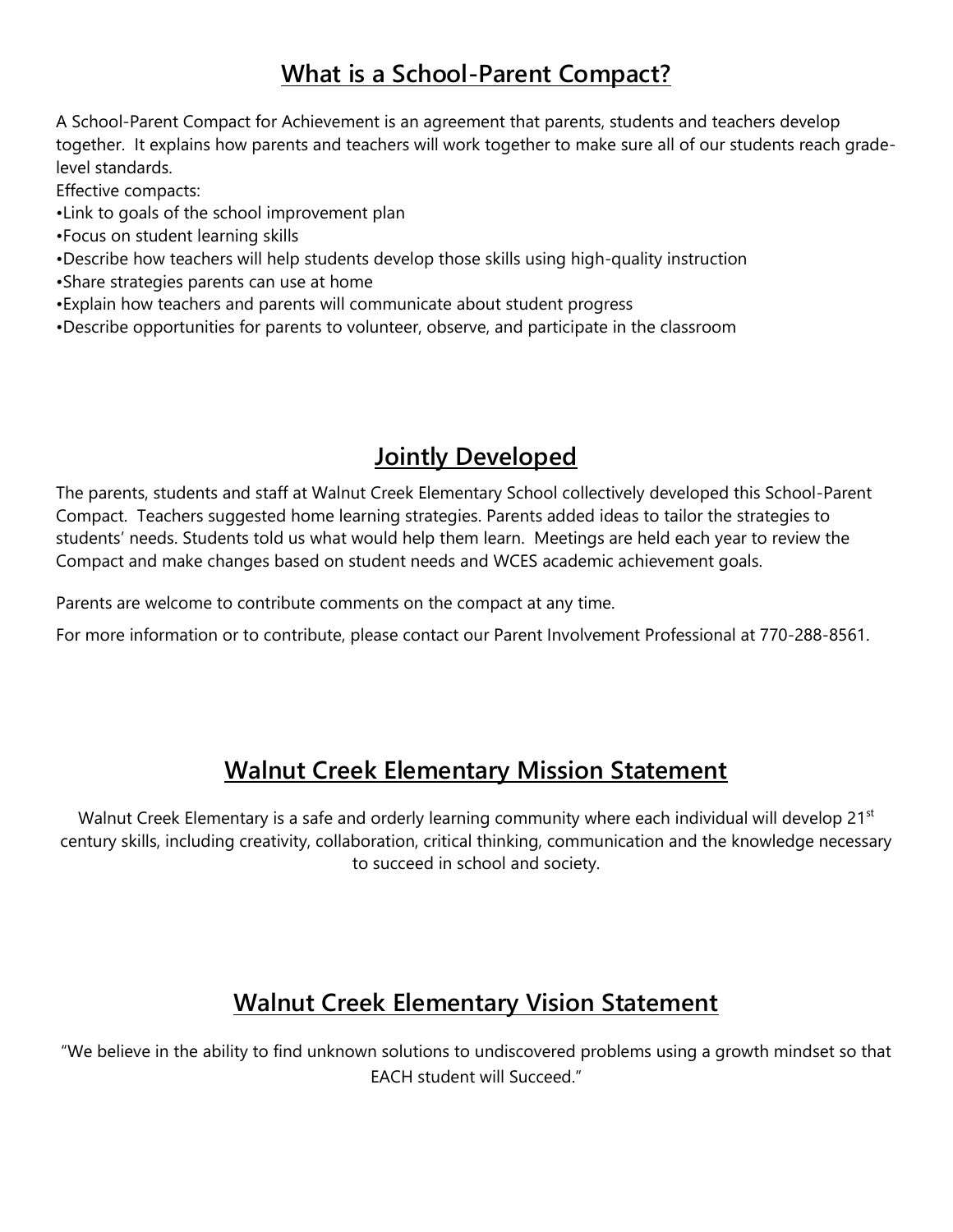## **Building Partnerships**

Walnut Creek Elementary School offers many ways for parents, students and teachers to work together for success.

- Parent-teacher conferences to review students' progress and discuss the school-parent compact.
- Teachers' webpages on School website
- Parent Resource Center by appointment only to pick up resources
- Virtual Open House
- Curriculum Night
- Title I Parent meetings, workshops and events
- Professional Development opportunities for faculty and staff.

## **Communication about Student Learning**

Walnut Creek Elementary is committed to frequent two-way communications with families about children's learning. Some of the ways you can expect us to reach you are in the following ways:

- Automated Phone Calls
- Emails from Principal & Parent and Family Engagement Professional
- School Website
- Parent Newsletter
- Flyers Sent Home
- Text & "Remind" Messages
- Social Media Face Book, Twitter, and ClassDojo
- Parent Resource Room
- Welcome Boards in Lobby
- Sign in Front Entrance
- Regular parent-teacher student-led conferences, at which the compact will be discussed

## **Parent and Family Engagement**

**WCES offers many opportunities for parents to get involved in their child's education. Parents are welcome and encouraged to volunteer in any of the following ways:**

- Parent Volunteer Program
- Classroom Observation by appointment
- Parent-teacher student-led Conferences

If you would like to get involved or learn more about these and other opportunities, please our Parent Involvement Professional at 770-288-8561.